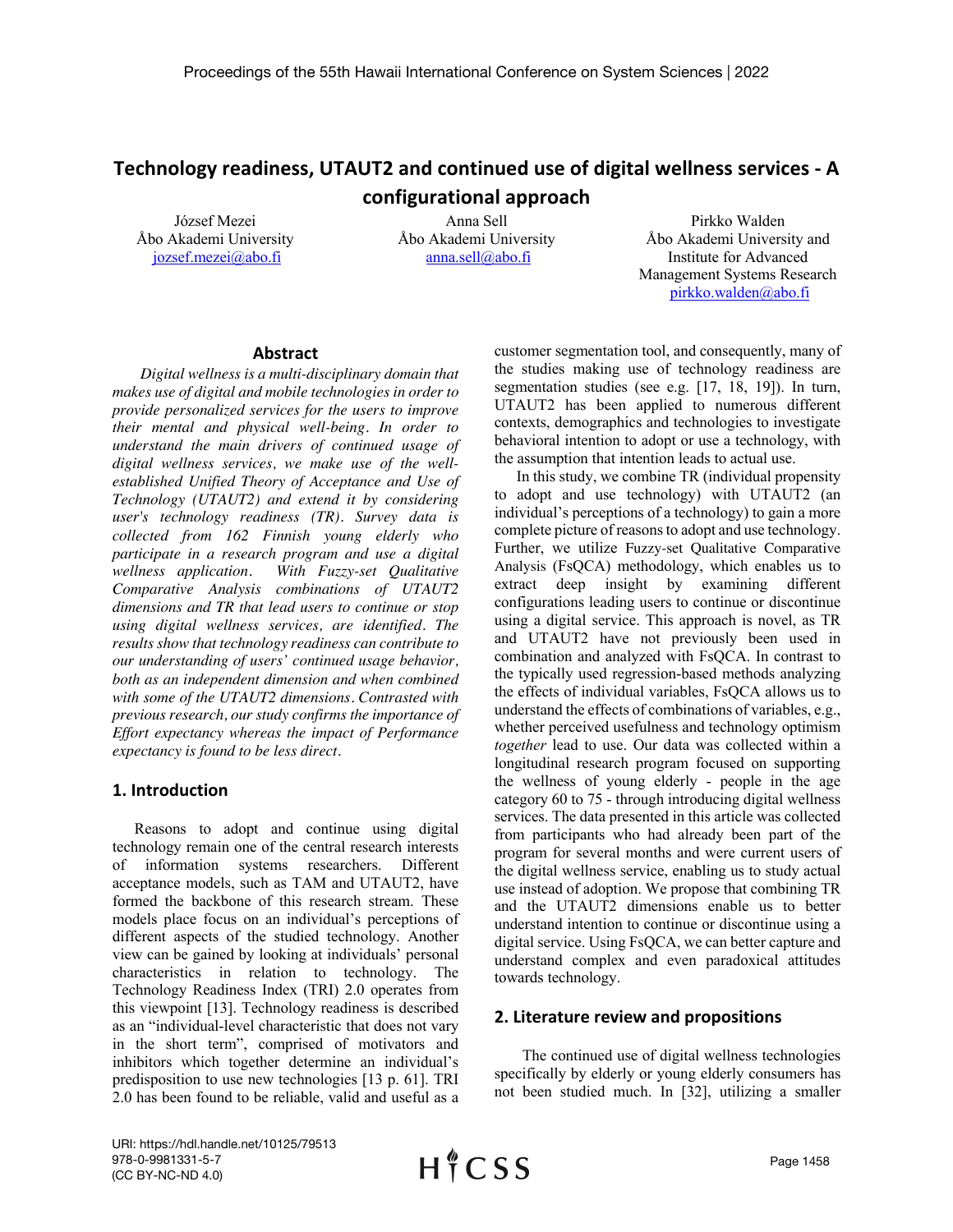sample of the data used in the study at hand, the researchers studied continued use over an 18-month period, and found through PLS-SEM that UTAUT2 explains use intention well. The effects of hedonic motivation and habit emerged as significant, whereas the effect of social influence was not. [36], studying elderly diabetics using a digital health wearable, found perceived usefulness, perceived ease of use, perceived irreplaceability, perceived credibility, compatibility and social influence to be significant factors for continued use. When expanding the scope to studies examining other age groups, some more results emerge. In a literature review [33] examine continued use of mHealth applications. They find that most studies in the domain have made use of either Information Systems Continuance Model (ISCM) or UTAUT2. Central factors affecting continued use are found to be satisfaction, perceived usefulness and perceived service quality. There is some evidence also on the effect of perceived ease of use and hedonic motivation. [34] found in a netnographic study that perceived ease of use and perceived usefulness emerge as important factors for continued use, but he also brings forth more novel factors such as fashionability and complementary technologies. Also [35] identifies perceived usefulness and ease of use as important factors, in addition to hedonic factors and context-related factors such as observational learning. In summary, the role of perceived usefulness has been consistently identified to be an important factor for continued use, and there is also evidence on the roles of perceived ease of use, hedonic motivation, habit and social influence.

UTAUT2 aims to explain use of information technology in a consumer context [15]. TRI 2.0, on the other hand, measures customer traits influencing a person's likelihood to adopt and use technologies to accomplish goals [16]. FsQCA is an emerging method in Information systems [12] and it has not, to our knowledge, previously been applied to the combination of technology readiness and the UTAUT2 dimensions. Jahanmir et al. [14] apply FsQCA to a combination of personal and perceptual factors in order to explain continued use of technology, but their study encompasses neither technology readiness nor UTAUT2 dimensions.

Almost as rare are studies where FsQCA has been used to investigate the effect of the UTAUT2 dimensions and combinations of them on technology use and adoption. In the following, we present the most relevant previous research. Duarte and Pinho [4] investigate the UTAUT2 dimensions in relation to adoption of mobile health technologies. They contrast results from PLS-SEM and FsQCA and discover that in the structural equation modelling approach, performance expectancy (PE), hedonic motivation (HM) and habit predict mobile health technology adoption, while the FsOCA uncovers six causal configurations leading to adoption. In the FsQCA, no single condition is found to explain adoption on its own. The configurations with the highest consistency scores are combinations of three or more of the UTAUT2 dimensions. The strongest configuration combines PE, effort expectancy (EE), social influence (SI), facilitating conditions (FC) and habit. When analyzed jointly with demographic variables, some differences related especially to gender and education emerge. The authors conclude that performance expectancy is the strongest predictor in both PLS-SEM and FsQCA analyses, being present in all configurations.

In a similar approach, Liang et al. [5] investigate the impact of the UTAUT2 dimensions on technology adoption in an autonomous vehicle context. In assessing their structural model, they find only PE, price value (PV) and habit to be significant predictors of behavioral intention. In analyzing necessary conditions, they find that PE and EE are alone necessary to explain adoption. Further, they find twelve configurations leading to high behavioral intention and seven configurations with a negative outcome. PE is present in nine of the twelve positive configurations. EE is likewise found to be important, present in eight positive configurations. While not central, SI, FC and HM are present in several positive configurations and their absence is required in several negative configurations.

Some FsQCA studies make use of the original version of the UTAUT model, such as [2], [10] and [11], or TAM [3]. The original UTAUT model comprises the PE, EE, SI and FC dimensions [25], whereas the TAM model only includes perceived ease of use, equivalent to EE, and perceived usefulness, equivalent to PE [30]. In a rare study combining technology readiness and parts of an acceptance model, Roy et al. [9] examine customer attitudes towards smart technologies in retail through a combination of technology readiness, and the perceived usefulness and perceived ease of use dimensions of TAM, in addition to the retail-oriented dimensions superior functionality and perceived adaptiveness. Perceived usefulness is found to be a core condition present in all configurations explaining a positive attitude towards smart retail technologies. Perceived ease of use is a noncore condition present in all positive configurations. Also, low perceived usefulness is present in all configurations related to negative attitude. Technology readiness or absence thereof is present in some configurations leading to both positive and negative attitudes.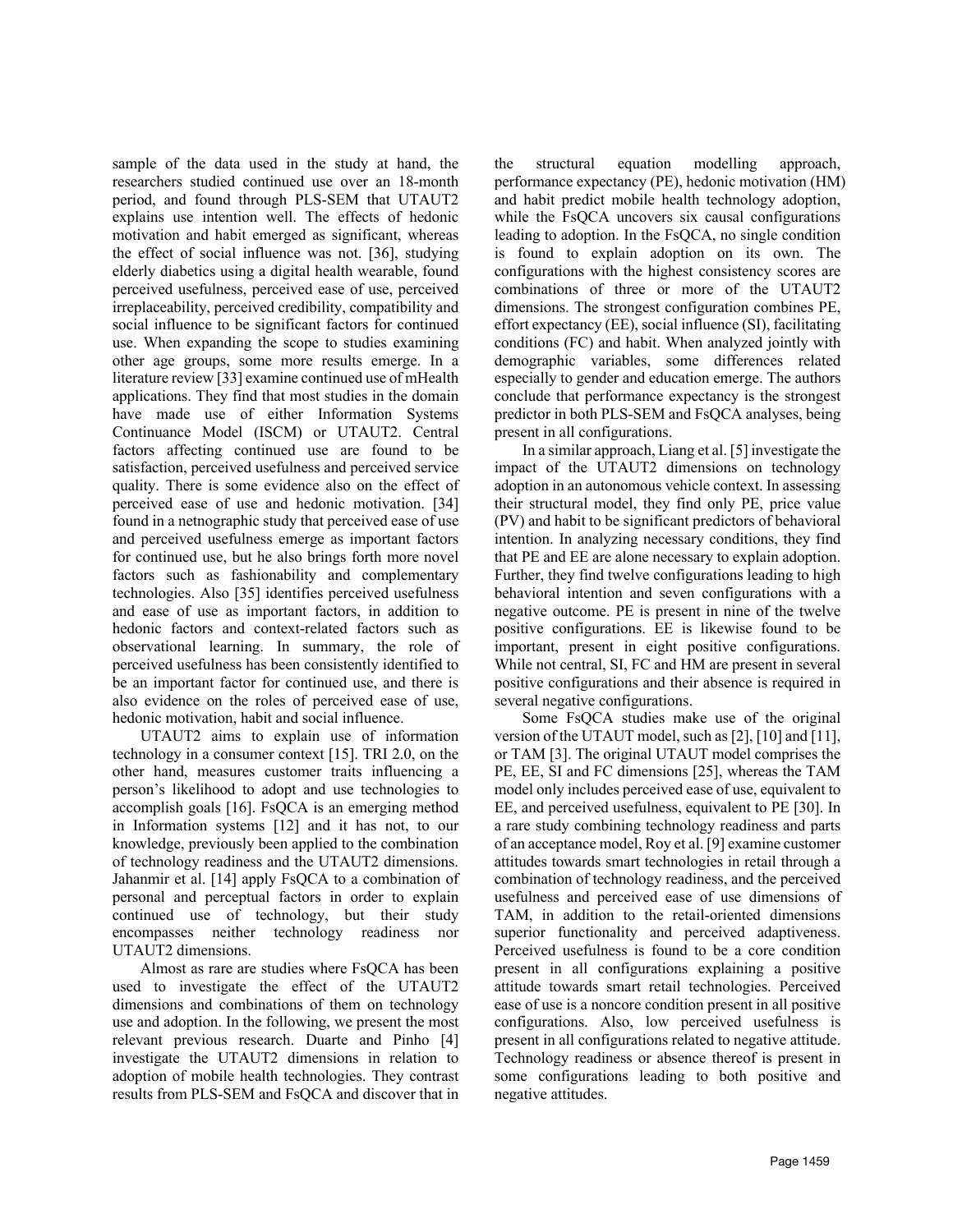Taken together, these previous FsQCA studies all identify performance expectancy or perceived usefulness as an important factor leading to intention to adopt or a positive attitude, present in most configurations. Effort expectancy or perceived ease of use, social influence, facilitating conditions, habit and hedonic motivation are also influential. It is worth noting that the previous studies all investigate behavioral intention to adopt, differing from the study at hand where focus is on behavioral intention to continue use.

Apart from [9], we could not identify studies making use of FsQCA and technology readiness. In addition to the previously mentioned segmentation studies, technology readiness has been studied as an antecedent to perceived ease of use and perceived usefulness and consequently to technology use [20]. In this vein some research has focused on creating a model combining technology readiness and the technology acceptance model to an integrated Technology Readiness and Acceptance Model (TRAM), thus combining perceptual and personal factors [21, 23, 24]. Some researchers have extended the model, e.g. [22] who incorporated health consciousness to adapt the model to a health behavior context.

Previous research has highlighted the role of both perceptual and personal factors in influencing an individual's adoption and continued use of technology, but typical studies have investigated individual causal factors. We suggest that a configurational analysis will enable us to unveil more complex patterns behind the intention to continue using digital services, and we put forth the following propositions:

**Proposition 1.** Different combinations of Technology readiness and the UTAUT2 dimensions lead to high/low level of intention to continue using digital wellness services for young elderly

**Proposition 2.** Technology readiness and the UTAUT2 dimensions are not, by themselves, necessary to influence continued use of digital wellness services for young elderly

**Proposition 3.** Technology readiness and the UTAUT2 dimensions are not, by themselves, sufficient to influence continued use of digital wellness services for young elderly

# **3. Data and methodology**

In this section, we will briefly present the data

collection process with a basic descriptive analysis together with the chosen data analysis methodology, FsQCA. All the computations were performed, and visualizations generated by various packages of the statistical programming language R [1]. We note here, that in this paper we use the terminology 'presence' and 'absence' of a variable, in line with the literature, for high and low values. For example, we talk about the presence (absence) of continued usage, when a high (low) value is observed.

The empirical data was collected in the years 2019 and 2020. The data collection process was part of a several years long initiative aimed at understanding the attitudes and behavior of young elderly towards technology, in particular physical activity programs. The participants join the research program throughout the years and in this study, we have chosen those who joined the program between June 2019 and June 2020. The data was collected in two subsequent surveys, with the second one carried out 4 months after the first, when the participants already had an experience and opinion about the physical activity program as well as the application in use. The number of participants considered in the beginning of the analysis was 265 but after checking for and treating missing values, there were 162 valid responses left for further analysis.

The study was conducted in Finland, with 95% of the respondents completing the questionnaire in Finnish, with the remaining 5% in Swedish. As the aim of the research project was to understand the behavior and preferences of the young elderly age group, the average age of the respondents is 71 years, with standard deviation of 4.2 years. Regarding the gender of the participants, 62% were females and 38% males. We also collected residential data and found that, 12% of the respondents are from a large city or suburb (more than 100,000 inhabitants), 31% are from a medium city or municipality (20,000-100,000 inhabitants), 30% are from a small municipality (less than 20,000), and 27% are from the countryside.

# **3.1. Measurement model**

The constructs used in the study were measured using validated items from previous technology readiness related studies, based on the Technology Readiness Index (TRI) 2.0 presented by [13] and the unified theory of acceptance and use of technology (UTAUT2, [15]). All items were measured on a 5-point Likert-scale, ranging from 'Strongly disagree' to 'Strongly agree'. The questionnaire was evaluated, and pilot tested to identify and correct for any ambiguous wording or expressions. The list of items is presented in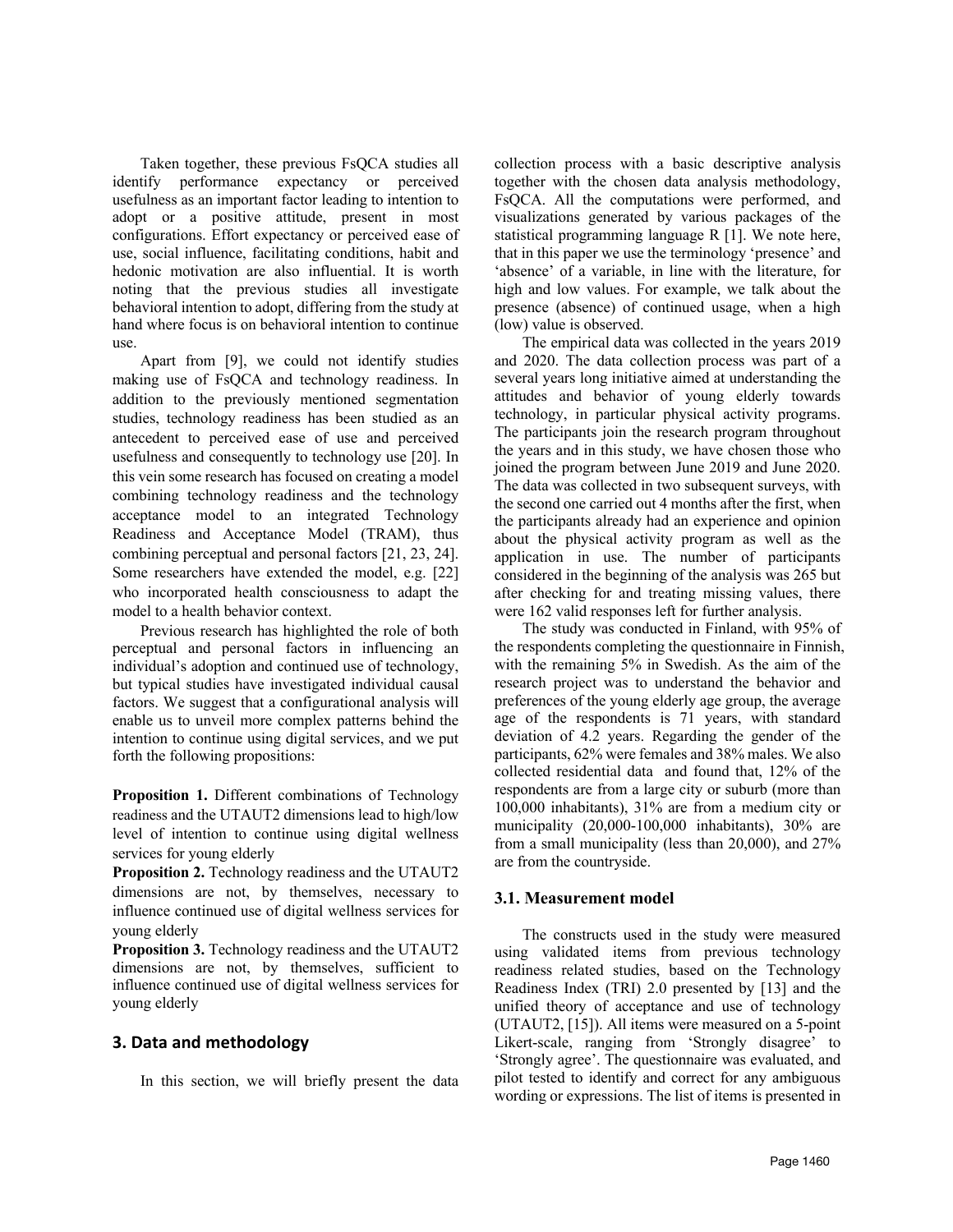Appendix 1. In the analysis, after the initial data cleaning and preparation, the four dimensions of optimism, innovativeness, discomfort and insecurity were combined into a higher-level Technology Readiness construct. In previous literature, this has been performed similarly for example by [26, 27 and 28] when looking at the interrelations of Technology Readiness and dimensions from the original Technology Acceptance Model. Regarding the components of the UTAUT2 framework, Price Value was excluded in the research as the participants got the application for free Confirmatory and reliability analyses were performed on the data; the detailed results are presented in the Appendix). There are several items identified with standardized loadings below the recommended 0.5, consequently they were removed from further analysis: one item for innovativeness, insecurity and discomfort, and two items for facilitating conditions. The Cronbach alpha indicator showed acceptable indices of internal consistency for all constructs exceeding the threshold value of 0.70.

# **3.2. Data preprocessing for FsQCA**

As the first step of the analysis, data calibration is performed using a fuzzy transformation. The items for each construct were combined using arithmetic mean operator to obtain an average score. Furthermore, to obtain a single value for Technology Readiness, the average scores for Optimism, Innovativeness, Discomfort and Insecurity were combined using arithmetic mean. After we obtained the aggregated values, direct calibration approach was utilized, as it allows for rigorous analysis, reproducibility and validation [6]. In order to transform the original values into fuzzy membership values in the [0,1] interval, three threshold values corresponding to non-membership (transformed value 0), cross-over point (transformed value 0.5) and full membership (transformed value 1) need to be determined. In this study, we utilized some established statistical measures, and calculated the three thresholds as the 5%, 50% and 95% quantiles of the variables. Intermediate points were transformed into fuzzy membership using a logistic function based on the three calculated threshold values. The calibration thresholds for the variables are presented in Table 1. For example, when the values of Effort Expectancy are transformed into (i) 0, when lower than 2.75, (ii) 1, when at least 5, (iii) 0.5, when equal to 4.25, and (iv) intermediate values based on a logistic function [31] otherwise.

# **Table 1 Calibration threshold values with nonmembership (5%), crossover value (50%) and full membership (95%)**

|                                | 5%   | 50%  | 95%  |
|--------------------------------|------|------|------|
| Optimism                       | 1.75 | 3.50 | 4.75 |
| <b>Innovativeness</b>          | 1.00 | 2.67 | 4.33 |
| <b>Insecurity</b>              | 1.67 | 3.50 | 5.00 |
| <b>Discomfort</b>              | 1.25 | 3.05 | 4.43 |
| <b>Effort Expectancy</b>       | 2.75 | 4.25 | 5.00 |
| Performance expectancy         | 1.81 | 3.50 | 5.00 |
| <b>Social Influence</b>        | 1.00 | 3.00 | 4.75 |
| <b>Facilitating Conditions</b> | 3.00 | 4.00 | 5.00 |
| <b>Hedonic motivation</b>      | 2.06 | 3.75 | 5.00 |
| Habit                          | 1.50 | 3.50 | 4.75 |
| <b>Behavioral Intention</b>    | 2.31 | 4.00 | 5.00 |

The next step of the analysis is to identify potentially necessary conditions [7]. Identifying a variable as necessary would imply that whenever continued intention has high values, the antecedent condition should (almost) always have high values. The results are presented in Tables 2 and 3. In order to determine whether a variable is a necessary condition, consistency and coverage measures are calculated. Consistency values higher than 0.9 indicate the presence of a necessary condition as suggested by [8]. Coverage captures the importance of the relationship; the lower it is, the smaller is the number of cases to which the identified relationship is applicable. In Tables 2 and 3, we present the results for identifying necessary conditions for both high and low level of continued intention. The measures are calculated for both the presence and the absence (indicated with 'not' in the tables) of each construct. First, we note that, as expected, higher values (presence) of each of the variables are more consistent with higher continued intention. For example, a respondent who indicates high level of Technology Readiness will also have high level of continued usage. Conversely, the absence of Effort Expectancy is more likely to occur together with low level of continued usage. Furthermore, as we can observe from the tables, while there is no single variable with consistency value higher than 0.9, there are several values very close to this recommended threshold. This indicates that there are some variables that are required for high/low level of continued intention. In particular, as we will also see in the results of the FsQCA analysis, this result is interesting for some variables in relation to the absence of continued usage intention: low performance expectancy and low hedonic motivation have consistency values over 0.85 with low outcome values. As a summary, while we can observe some very high values close to the recommended threshold, we can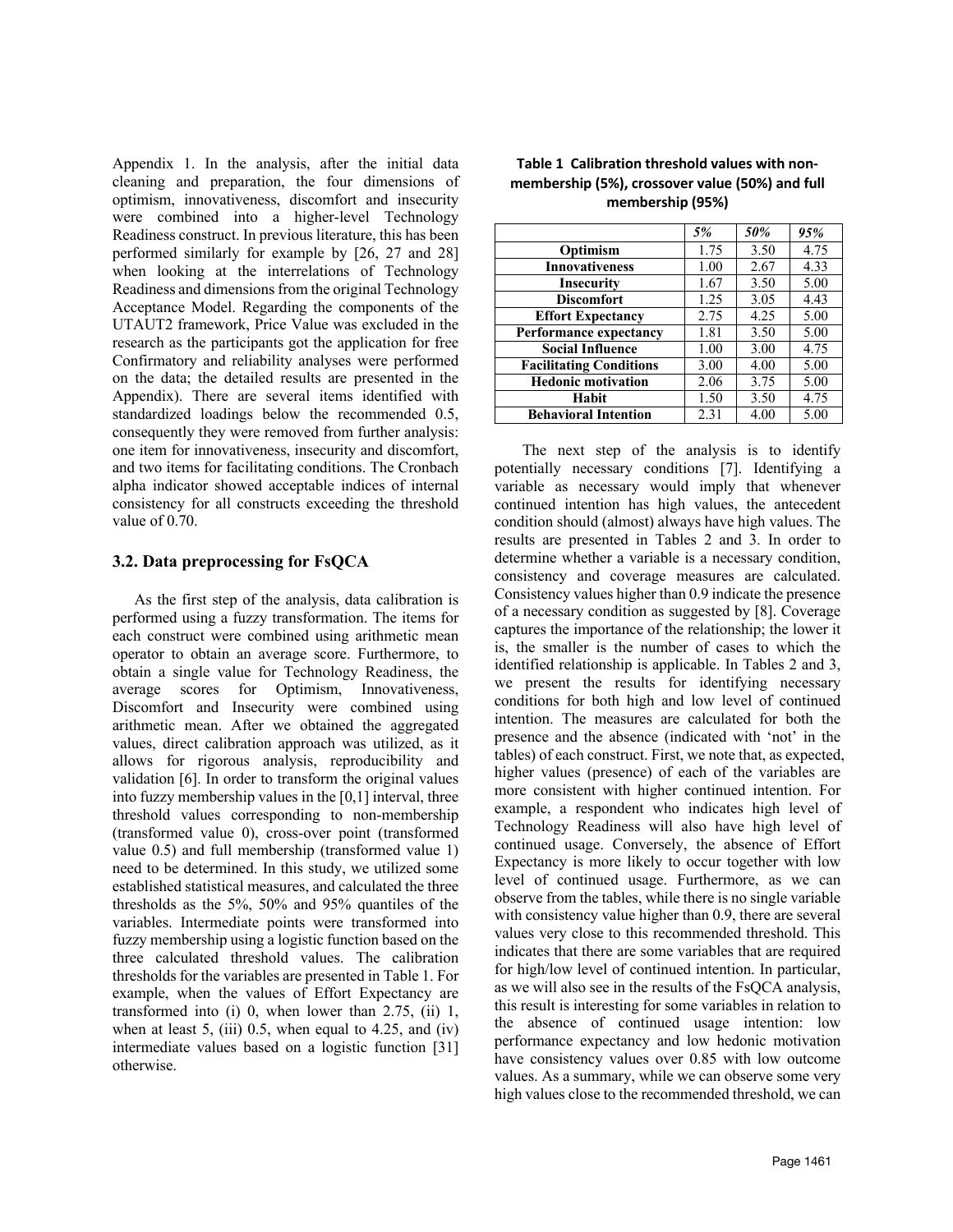still state that Proposition 2 holds, i.e., there is no single antecedent of continued intention that can be identified as necessary.

| Construct | Consistency | Coverage |
|-----------|-------------|----------|
| <b>TR</b> | 0.71        | 0.75     |
| not TR    | 0.59        | 0.65     |
| EE        | 0.73        | 0.74     |
| not EE    | 0.55        | 0.86     |
| PE        | 0.79        | 0.89     |
| not PE    | 0.49        | 0.59     |
| SI.       | 0.66        | 0.70     |
| not SI    | 0.64        | 0.71     |
| FC        | 0.78        | 0.84     |
| not FC    | 0.50        | 0.76     |
| <b>HM</b> | 0.77        | 0.89     |
| not HM    | 0.53        | 0.62     |
| <b>HT</b> | 0.80        | 0.88     |
| not HT    | 0.50        | 0.61     |

| Table 2 Necessity analysis for high values of the |  |
|---------------------------------------------------|--|
| outcome variable (presence on continued usage)    |  |

|  | Table 3 Necessity analysis for low values of the |  |
|--|--------------------------------------------------|--|
|  | outcome variable (absence of continued usage)    |  |

| Construct | Consistency | Coverage |
|-----------|-------------|----------|
| TR        | 0.75        | 0.61     |
| not TR    | 0.78        | 0.67     |
| EE        | 0.61        | 0.50     |
| not EE    | 0.78        | 0.68     |
| <b>PE</b> | 0.54        | 0.43     |
| not PE    | 0.86        | 0.76     |
| SI        | 0.63        | 0.50     |
| not SI    | 0.77        | 0.69     |
| FC        | 0.60        | 0.47     |
| not FC    | 0.80        | 0.73     |
| <b>HM</b> | 0.55        | 0.46     |
| not HM    | 0.87        | 0.74     |
| <b>HT</b> | 0.56        | 0.45     |
| not HT    | 0.75        | 0.75     |

# **4. Results**

In this section, the main results of the FsQCA analysis are presented. The necessity analysis highlighted that there are several variables that have reasonably strong connection to continued intention. This indicates that we may not obtain very complex combinations as solutions, but rather simpler

configuration solutions consisting of a couple of variables at most. As the basis of performing the analysis, i.e., identifying the configurations that are sufficient to result in the presence/absence of continued usage value, the truth table needs to be constructed. This requires calculating the frequency of all the possible combinations of the presence (over 0.5) and absence (below 0.5) of the antecedent variables. As we have seven antecedent variables, there are  $2^{\wedge}7=128$  possible combinations. As there are just over 160 data points in our dataset, one cannot expect to have all the theoretically possible configurations present, but this data size should be sufficient to allow for observing the most relevant ones. In the data, we found at least one corresponding respondent for 58 of the 128 possible configurations (45% of all the possible configurations). After the truth table is constructed, for each configuration we need to assign a label indicating whether it corresponds to the presence or absence of the outcome variable. The value of consistency quantifies the extent to which a given configuration 'agrees' (co-occur) with high/low values of the outcome variable. While there is a widely employed cut-off value (0.75) recommended by [29], as consistency is not typically associated with any corresponding statistical significance test, it has been pointed out in the literature that the optimal consistency value should be determined after carefully considering the underlying dataset. In this study, we still performed extensive testing with possible configuration values, and we established cutoff values that are stable in the sense that a change of +-4% in the determined value would not change the resulting configuration solutions. After the testing, the cut-off value for high outcome was determined as 0.8, and for low outcome as 0.75. Furthermore, considering the limitations posed by the size of dataset, we set the frequency cut-off for configurations to be included in the analysis as 1 in order to retain a sufficient number of cases. The results of the analysis are presented in Tables 4 and 5 for the presence and absence of continued use intention, respectively. In the tables,  $\bullet$  and  $\Delta$  stands for the presence and absence of a condition (row) in the configuration (column). For example, in Table 4, configuration 2 implies that the presence of Effort Expectancy is sufficient for having high continued usage intention, while configuration 3 in Table 5 implies that the absence of Effort Expectancy and Facilitating Conditions is sufficient for the absence of continued usage intention (i.e. intention to abandon the service). The numbers in the first row of Table 4 refer to the four configurations (combined consistency: 0.79, combined coverage: 0.92), and the numbers in the first row of Table 5 refer to the six configurations (combined consistency: 0.73, combined coverage: 0.96).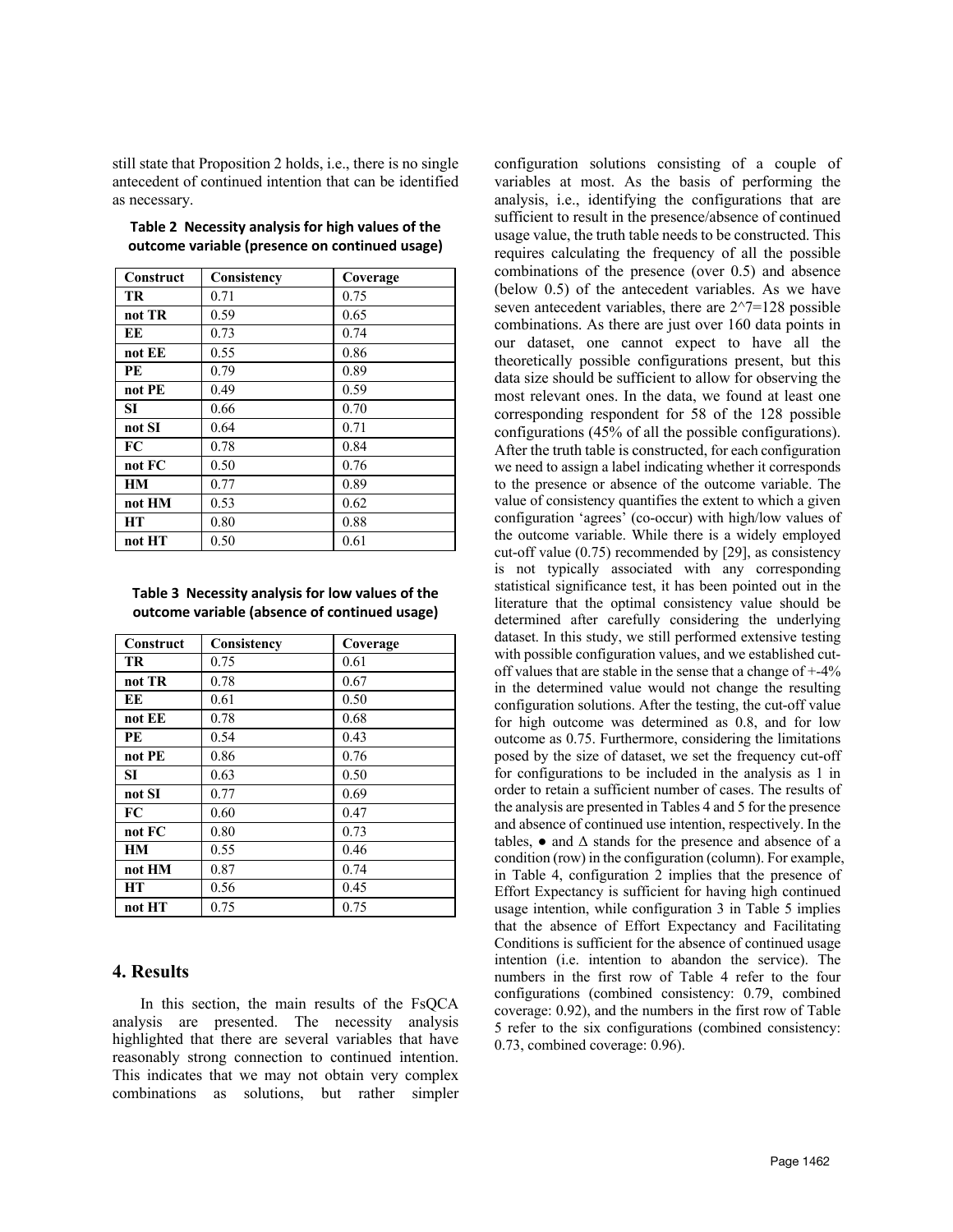| <b>Variable</b> |      | າ    | 3    |      |
|-----------------|------|------|------|------|
| TR              |      |      |      |      |
| EЕ              |      |      |      |      |
| PE              |      |      |      |      |
| SI              |      |      |      |      |
| FC              |      |      |      |      |
| HM              |      |      |      |      |
| <b>HT</b>       |      |      |      |      |
| Consistency     | 0.82 | 0.82 | 0.84 | 0.82 |
| Coverage        | 0.73 | 0.74 | 0.78 | 0.72 |

**Table 4. Solution configurations for high continued usage intention of digital wellness services (DWS).** 

| Table 5. Solution configurations for the absence of |  |
|-----------------------------------------------------|--|
| high continued usage intention of DWS.              |  |

| Variable                | 1    | $\overline{2}$ | $\mathbf{3}$ | 4    | 5    | 6    |
|-------------------------|------|----------------|--------------|------|------|------|
| TR                      |      |                |              | Δ    | Δ    |      |
| EE                      |      |                | Δ            | Δ    |      | Δ    |
| PE                      | Δ    |                |              |      |      |      |
| <b>SI</b>               |      |                |              |      |      | ٨    |
| FC                      |      |                | Δ            |      | Δ    |      |
| <b>HM</b>               |      | Δ              |              |      |      |      |
| <b>HT</b>               |      |                |              |      |      |      |
| <b>Consis-</b><br>tency | 0.76 | 0.73           | 0.78         | 0.78 | 0.83 | 0.80 |
| Coverage                | 0.86 | 0.87           | 0.68         | 0.66 | 0.66 | 0.64 |

As we can see from the tables above, there are 4 and 6 configurations leading to high and low outcome values, respectively. One can observe that the outcome of the analysis confirms the expectations hypothesized above about the possible structure of the configurations. Namely, that there are no configurations that involve more than two antecedent conditions at a time, and in particular for high outcome values, we have only single conditions acting as sufficient configurations. Regarding the quality of the solutions however, we can still claim to have obtained high performance. In terms of consistency, for each individual configuration we obtained values above 0.8 for the presence and above 0.75 for the absence of the outcome. The overall consistency values are above 0.70, indicating that the identified configurations explain more than 70% of variations of the data related to the outcome variable. Moreover, the coverage value, the number of cases (in a fuzzy sense) that are covered by a configuration, are extremely high, over 0.95, indicating that these small set of configurations can account for almost all the

observable behavioral patterns.

### **5. Discussion**

In the following, we will discuss the results presented in the previous section. We identified a set of configurations that offer alternative explanations on why users intend to (not) continue using digital wellness services. This highlights the principle of equifinality, i.e., the presence of co-existing alternative explanations to understand an underlying phenomenon. Furthermore, the obtained configurations clearly show the asymmetric nature of the phenomenon as the configurations for low and high level of intention to continue using digital wellness services are not simply the opposite of each other. Before looking at the individual configurations, we can make some general observations considering the structure and alignment of the obtained solutions. This research introduced the idea of integrating Technology Readiness with the dimensions of the UTAUT2 model in a configurational framework. It is an important finding that Technology Readiness indeed plays a role in understanding user behavior. As the solution configurations show, Technology Readiness as a causal antecedent appears in at least one configuration for both the presence and absence of intention to continue using digital wellness services. Second, with regards to the original constructs of the UTAUT2, we can observe in Tables 4 and 5 that all of them appear in at least one configuration except for Habit. As Habit has not been part of the original UTAUT model, this result shows that while it definitely plays a role in the use behavior of many information systems, in particular the use of various digital services, our data does not show any evidence on Habit playing an important role in young elderlies' intention to continue using digital wellness services. These observations together support Proposition 1: different configurations of technology readiness and (most of) the constructs of the UTAUT2 model lead to intention to continue using digital wellness services.

# **5.1. Configurations for high level of intention to continue using digital wellness services**

As presented in Table 4, four configurations can be identified as being in causal relationship with the presence of the outcome variable, i.e., configurations that lead to continued use of digital wellness services. The identified configurations take a very simple form as all of them consist of a single variable identified as sufficient to reaching high level of intention to continue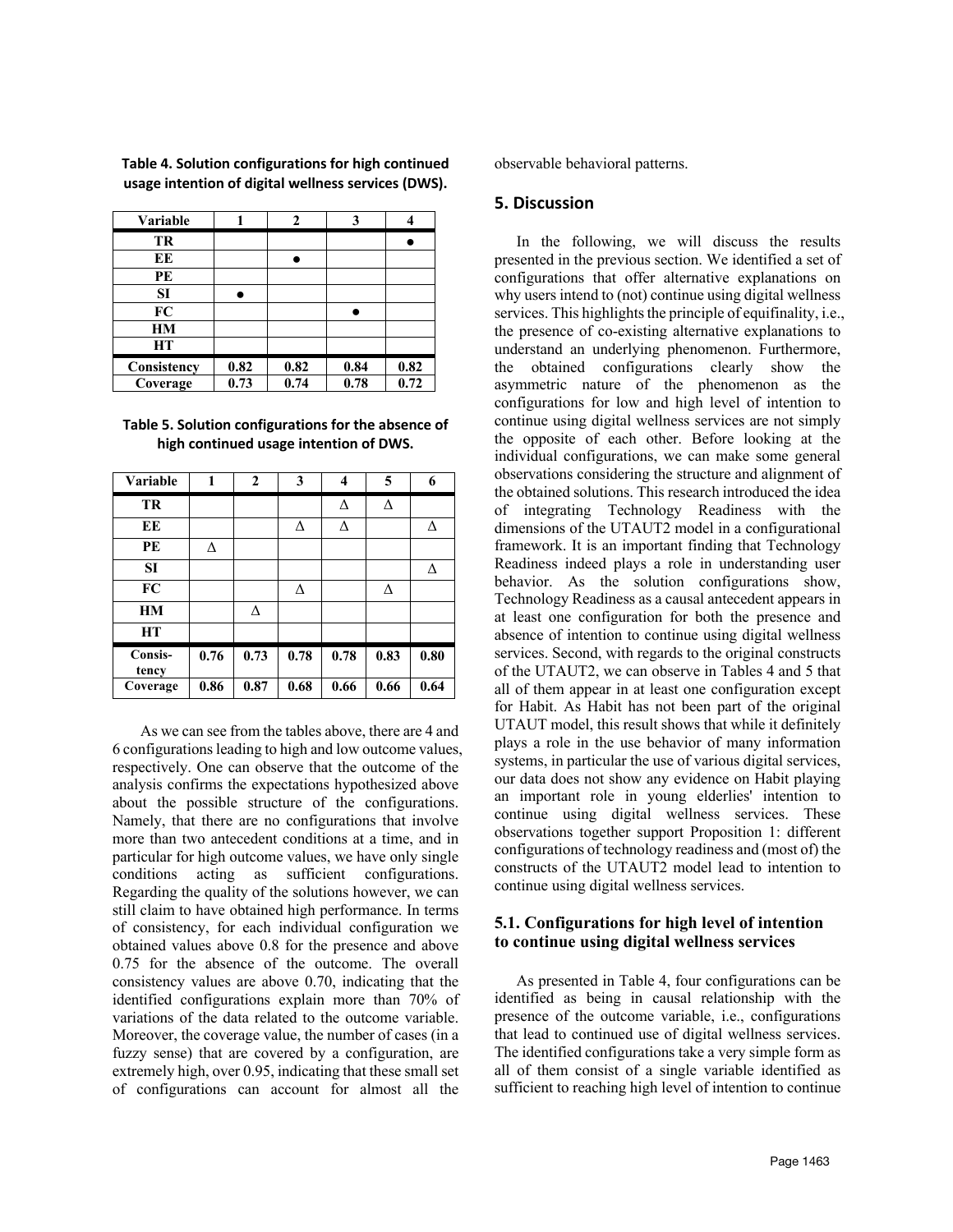using digital wellness services. The configurations identify four of the seven possible variables as sufficient: high Technology Readiness, Effort Expectancy, Social Influence and Facilitating Conditions lead to the outcome of interest. This is in high contrast with existing studies on investigating user behavior through the lens of UTAUT2 model or Technology Readiness [5, 9], in which identified configurations typically take a more complex form. In this study, the collected data shows a more straightforward, but not trivial, picture of why young elderly continue to use digital wellness services: if they perceive at least one of the four identified, core antecedents positively enough, this is sufficient to drive further use of the service.

These observations highlight the finding that Proposition 3 does not hold, at least for the case of the presence of continued use. As pointed out above, the results highlight the importance of considering Technology Readiness together with the original UTAUT2 constructs, and furthermore identifies Effort Expectancy, Social Influence and Facilitating Conditions as the constructs with the most causal explanatory power. While Habit does not seem to play any role based on the data we collected, this is still a very interesting finding in relation to Performance Expectancy and Hedonic motivation, two dimensions that are typically identified as important ones within the UTAUT 2 model. However, as we will discuss in the following, these two variables play a reverse role, as they are crucial in understanding the lack of intention to continue using digital wellness services.

Regarding the quantitative performance of the analysis, as highlighted above, the result can be claimed to be sufficiently stable as a slight increase or decrease would not impact the configuration solution set. Furthermore, we achieved very high individual consistency values and overall consistency, indicating good explanatory power. Finally, the coverage values are also very high (above 0.7), which infers that there is a large overlap in terms of the cases covered by the individual solution configurations. This is not surprising as all the configurations consist of a single condition.

# **5.2. Configurations for low level of intention to continue using digital wellness services**

According to Table 5, and compared to the four configurations in Table 4, we obtained a slightly more complex set of configurations when understanding the causal antecedents of the absence of intention to continue using digital wellness services. While configurations were still found to be less complex than

one would expect (at most two antecedent conditions in any configuration), we obtained a wider variety of causal explanations. The first main observation concerns configurations 1 and 2 in Table 5: the absence of Performance Expectancy and/or Hedonic Motivation results in the user not continuing to use digital wellness services. This leads us to disprove Proposition 3 also in this second part of the analysis, as we identified some of the constructs that alone are sufficient to reach the absence of the outcome of interest. Furthermore, this shows that Performance Expectancy and Hedonic motivation are indeed crucial, however not by contributing to the understanding of positive continued used directly but by shedding light on why users stop using a service. This highlights a crucial aspect of configurational modeling, and in particular FsQCA, namely asymmetry: the configurations associated to the presence and absence of an outcome of interest are not simple transformations of each other.

The next interesting observation relates to the three constructs Effort Expectancy, Facilitating Conditions and Technology Readiness. As the results show in Configurations 3-5 in Table 5, the lack of any of these three conditions alone is not sufficient to ensure the absence of continued use. However, combining any two of them is enough to ensure the absence of the outcome variable. This is interesting when considered together with the results in Table 4, indicating that these three constructs are of particular importance when understanding both positive and negative user attitude towards continuing to use digital wellness services. The final configuration in Table 5 illustrates that the lack of Social Influence also plays a role when combined with the absence of Effort Expectancy.

As for the strength of the established configurations, we can observe in Table 5 sufficiently high values (above 0.73 in all the cases), with less overlapping but still explaining 96% of the data points.

# **6. Conclusions**

In this article, for the first time in the literature we integrated Technology Readiness with UTAUT2 to gain an understanding of why users continue or stop using digital wellness services. Motivated by recent studies on the use of digital services analyzed through the lens of the concept of various dimensions of the recently introduced TRI 2.0 framework [13], we propose to make use of this tool in combination with one of the most widely used technology acceptance models, UTAUT2. By combining these two in a configurational approach, we aimed to obtain a deep understanding of the reasons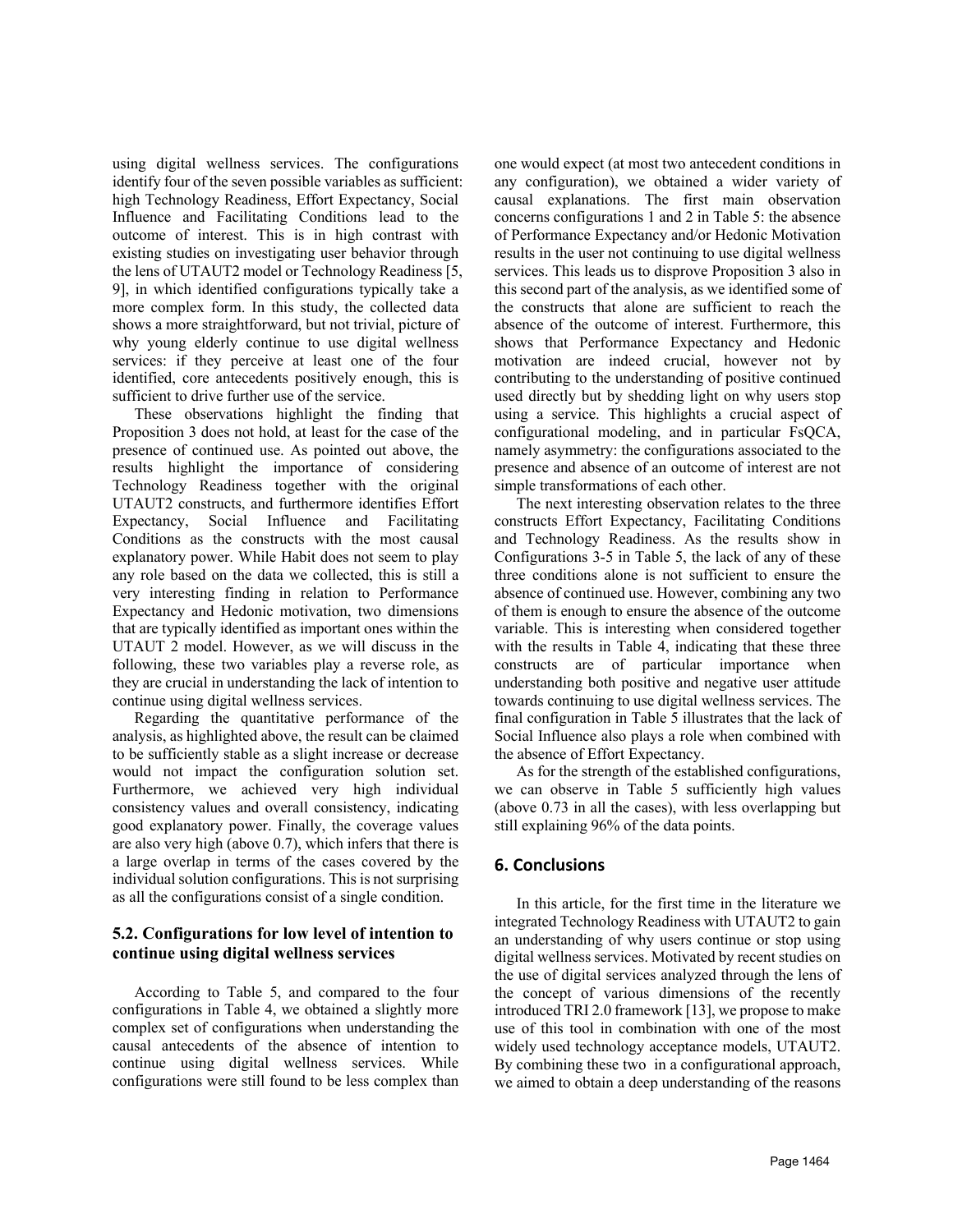that drive users to continue or stop using digital wellness services. To test the proposal, we made use of data collected in a multi-year initiative aimed at introducing digital wellness services to young elderly in Finland. The longitudinal data allowed us to focus on continued use of the service rather than the adoption process.

In the empirical work, we made use of data collected over a two-year period from young elderly users of a digital wellness service. In order to make full use of the complex data structure, we opted to use a widely used quantitative configurational data analysis methodology, FsQCA. By analyzing responses from over 160 participants, we identified configurations as the combinations of Technology Readiness and constructs of the UTAUT2 model, that are sufficient for a user to continue or stop using a digital wellness service. The results have several important implications extending our understanding of the use of digital wellness services. First, we found that there is no single variable that could be considered as a necessary condition for users to continue or stop using digital wellness services, although some variables, such as Performance Expectancy and Hedonic Motivation have very strong explanatory power.

Secondly, in contrast to most of the previous studies, we found that in most cases very simple configurations, involving at most two variables, are very powerful as sufficient conditions for the investigated outcome variable. In particular, when any one of the constructs Technology Readiness, Effort Expectancy, Social Influence or Facilitating Conditions is highly perceived by a user, it is a sufficient reason to continue using the digital wellness service. Thirdly, while Performance Expectancy and Hedonic Motivation are typically identified as constructs of core importance, we established this in the analysis in an indirect manner, i.e., we found that low perceived evaluations of the users along these two dimensions will lead to stop using the service. In other words, if the users do not find the service useful or fun, they will stop using it, but high evaluations are not in themselves sufficient reason to continue using the service. Most previous research studied adoption instead of continued use, which might explain the different role of PE and HM; perhaps their impact is more direct at the adoption stage.

Finally, the resulting solution configurations show very high performance, as they alone account for the explanation of user behavior in 92% and 96% of the cases when understanding users who continue and stop using digital wellness services, respectively. The study has several limitations. First, the study was conducted in Finland involving participants from the young elderly age group, thus we cannot claim that the results can

directly be generalized for any other geographic region or age segment. It is conceivable e.g., that the roles of Social Influence and Facilitating Conditions are especially salient in this age group. Furthermore, there are several possible configurations of Technology Readiness and UTAUT2 constructs that do not appear in the utilized dataset. This implies that, while we controlled for the sensitivity of the FsQCA methodology with respect to different parameters, we may obtain different results after collecting more data. According to this, an important future research task will be to collect more data to further test and validate the presented results.

*Note. The Technology Readiness Index 2.0 survey research scale is copyrighted by A. Parasuraman and Rockbridge Associates, INC., 1999, and is used with written permission. TRI items from Parasuraman and Colby (2015) were translated into Finnish and Swedish.*

# **A1. Appendix**

In the questionnaire, the respondents were asked to evaluate statements on a 5-point attitude scale. The following are the statements used in the article listed under the corresponding construct. Next to each construct and statement, some descriptive, reliability and validity measures are provided.

### *Optimism* (Cronbach alpha: 0.82)

- *OPT1*: New technologies contribute to a better quality of life (mean: 3.7, standard deviation: 0.97, standardized loading: 0.77)
- *OPT2*: Technology gives me more freedom of mobility (mean: 3.2, standard deviation: 1.11, standardized loading: 0.64)
- *OPT3*: Technology gives people more control over their daily lives (mean: 3.5, standard deviation: 1.08, standardized loading: 0.75)
- *OPT4*: Technology makes me more productive in my personal life (mean: 3.2, standard deviation: 1.17, standardized loading: 0.77)

*Innovativeness* (Cronbach alpha: 0.78)

- INN1: Other people come to me for advice on new technologies (mean: 2.4, standard deviation: 1.3, standardized loading: 0.64)
- INN2: In general, I am among the first in my circle of friends to acquire new technology when it appears (mean: 2.5, standard deviation: 1.2, standardized loading: 0.76)
- INN3: I can usually figure out new high-tech products and services without help from others (mean: 3.1, standard deviation: 1.2, standardized loading: 0.66)
- INN4: I keep up with the latest technological developments in my areas of interest (mean: 3.6, standard deviation: 1.1, standardized loading: 0.36)

*Discomfort* (Cronbach alpha: 0.77)

- DIS1: When I get technical support from a provider of a high-tech product or service, I sometimes feel as if I am being taken advantage of by someone who knows more than I do (mean: 2.6, standard deviation: 1.1, standardized loading: 0.55)
- DIS2: Technical support lines are not helpful because they don't explain things in terms I understand (mean: 2.9, standard deviation: 1.2, standardized loading: 0.62)
- DIS3: Sometimes, I think that technology systems are not designed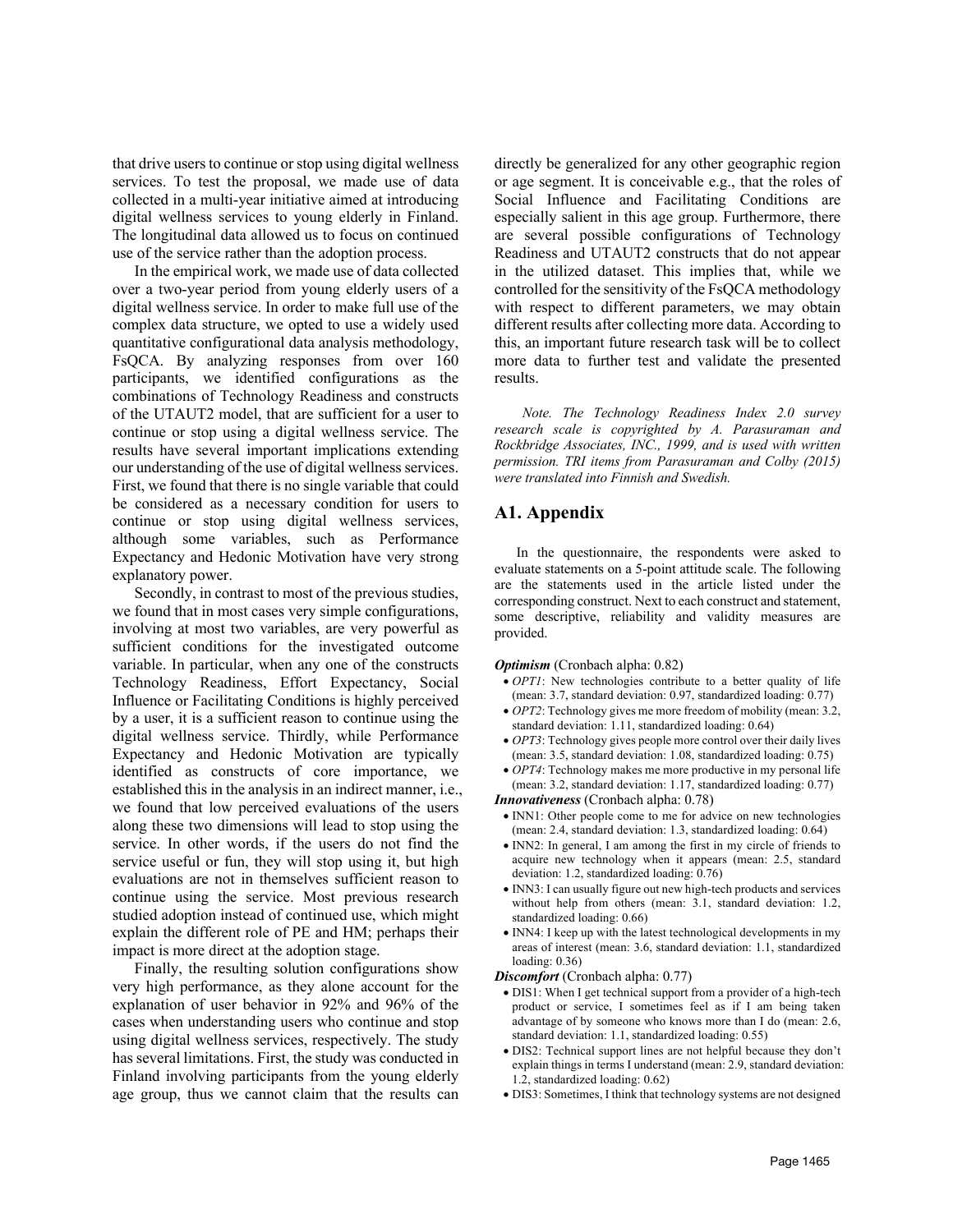for use by ordinary people (mean: 2.9, standard deviation: 1.3, standardized loading: 0.72)

• DIS4: There is no such thing as a manual for a high-tech product or service that's written in plain language (mean: 3.2, standard deviation: 1.3, standardized loading: 0.78)

*Insecurity* (Cronbach alpha: 0.70)

- INS1: People are too dependent on technology to do things for them (mean: 3.3, standard deviation: 1.1, standardized loading: 0.78)
- INS2: Too much technology distracts people to a point that is harmful (mean: 3.6, standard deviation: 1.2, standardized loading: 0.62)
- INS3: Technology lowers the quality of relationships by reducing personal interaction (mean: 3.3, standard deviation: 1.3, standardized loading: 0.65)
- INS4: I do not feel confident doing business with a place that can only be reached online (mean: 3.5, standard deviation: 1.3, standardized loading: 0.36)

*Performance expectancy* (Cronbach alpha: 0.92)

- PE1: DW app is useful to me in my daily life (mean: 3.5, standard deviation: 1.1, standardized loading: 0.72)
- PE2: By using DW app I achieve my PA goals more securely (mean: 3.5, standard deviation: 1.1, standardized loading: 0.68)
- PE3: By using DW app I achieve my PA goals faster (mean: 3.3, standard deviation: 1.1, standardized loading: 0.73)
- PE4: By using DW app I achieve my PA goals more efficiently (mean: 3.5, standard deviation: 1.1, standardized loading: 0.62)

#### *Effort expectancy* (Cronbach alpha: 0.81)

- EE1: It is easy for me to learn to use DW app (mean: 4.2, standard deviation: 0.9, standardized loading: 0.81)
- EE2: I find using DW app to be straightforward and intuitive (mean: 4.3, standard deviation: 0.9, standardized loading: 0.55)
- EE3: I find it easy to use DW app (mean: 4.3, standard deviation: 0.8, standardized loading: 0.73)
- EE4: It is easy for me to become a skillful user of DW app (mean: 3.8, standard deviation: 0.9, standardized loading: 0.65)

#### *Social influence* (Cronbach alpha: 0.91)

- SI1: People important to me think I should use DW app (mean: 3.1, standard deviation: 1.2, standardized loading: 0.81)
- SI2: People who influence my behaviour think that I should use DW app (mean: 2.9, standard deviation: 1.2, standardized loading: 0.74)
- SI3: People whose opinions I value think that I should use DW app (mean: 3.1, standard deviation: 1.1, standardized loading: 0.83)
- SI4: People who I trust think that I should use DW app (mean: 3.3, standard deviation: 1.1, standardized loading: 0.88)

### *Facilitating conditions* (Cronbach alpha: 0.73)

- FC1: I have the necessary resources to use DW app (mean: 4.3, standard deviation: 0.8, standardized loading: 0.75)
- FC2: I have the necessary knowledge (skills) to use DW app (mean: 4.0, standard deviation: 1.0, standardized loading: 0.82)
- FC3: Using DW app is compatible with other technologies I use (mean: 3.6, standard deviation: 1.2, standardized loading: 0.28)
- FC4: If I encounter any problems using DW app, I get help from others when needed (mean: 4.2, standard deviation: 1.0, standardized loading: 0.34)

#### *Hedonic motivation* (Cronbach alpha: 0.89)

- HM1: Using DW app is fun (mean: 3.7, standard deviation: 1.0, standardized loading: 0.86)
- HM2: Using DW app is delightful (mean: 3.7, standard deviation: 0.9, standardized loading: 0.81)
- HM3: Using DW app is entertaining (mean: 3.3, standard deviation: 1.1, standardized loading: 0.77)
- HM4: Using DW app is pleasant (mean: 3.9, standard deviation:

0.9, standardized loading: 0.79)

### *Habit* (Cronbach alpha: 0.81)

- HT1: Using DW app has become a routine to me (mean: 3.8, standard deviation: 1.1, standardized loading: 0.73)
- HT2: I am addicted to use DW app (mean: 2.6, standard deviation: 1.1, standardized loading: 0.70)
- HT3: I feel the need to use DW app (mean: 3.0, standard deviation: 1.2, standardized loading: 0.42)
- HT4: Using DW app has become natural to me (mean: 3.9, standard deviation: 1.1, standardized loading: 0.78)

### *Continued Use* (Cronbach alpha: 0.89)

- BI1: I intend to continue using DW app in the future (mean: 4.0, standard deviation: 1.0, standardized loading: 0.67)
- BI2: I will try to continue using DW app in my daily life (mean: 4.1, standard deviation: 0.9, standardized loading: 0.69)
- BI3: I plan to continue using DW app regularly (mean: 4.0, standard deviation: 1.0, standardized loading: 0.71)
- BI4: I'll probably continue using DW app in the future (mean: 4.0, standard deviation: 0.9, standardized loading: 0.73)

### **References**

- [1] R Core Team, R: A language and environment for statistical computing. R Foundation for Statistical Computing, Vienna, 2018. URL: https://www.Rproject.org/
- [2] Yueh, H.P., M.H. Lu and W. Lin, "Employees' acceptance of mobile technology in a workplace: An empirical study using SEM and fsQCA", Journal of Business Research, 69(6), pp. 2318-2324, 2016.
- [3] Veríssimo, J.M.C., "Enablers and restrictors of mobile banking app use: A fuzzy set qualitative comparative analysis (fsQCA)", Journal of Business Research, 69(11), pp. 5456-5460, 2016.
- [4] Duarte, P., & Pinho, J. C,. "A mixed methods UTAUT2 based approach to assess mobile health adoption". Journal of Business Research, 102, 140-150, 2019.
- [5] Liang, Y., Zhang, G., Xu, F., & Wang, W., "User Acceptance of Internet of Vehicles Services: Empirical Findings of Partial Least Square Structural Equation Modeling (PLS-SEM) and Fuzzy Sets Qualitative Comparative Analysis (fsQCA)". Mobile Information Systems, 2020.
- [6] Pappas, I. O., & Woodside, A. G., Fuzzy-set Qualitative Comparative Analysis (fsQCA): Guidelines for research practice in Information Systems and marketing. International Journal of Information Management, 58, 102310, 2021.
- [7] Schneider, C. (2012). Set-Theoretic Methods for the Social Sciences. Cambridge: Cambridge University Press.
- [8] Ragin, C. C. (2010). Redesigning social inquiry: Fuzzy sets and beyond. Chicago: Univ of Chicago Press.
- [9] Roy, S.K., Balaji, M.S., Quazi, A. and Quaddus, M., 2018. "Predictors of customer acceptance of and resistance to smart technologies in the retail sector". Journal of Retailing and Consumer Services, 42, pp.147-160.
- [10] Reyes-Mercado, P., 2018. "Adoption of fitness wearables: Insights from partial least squares and qualitative comparative analysis". Journal of Systems and